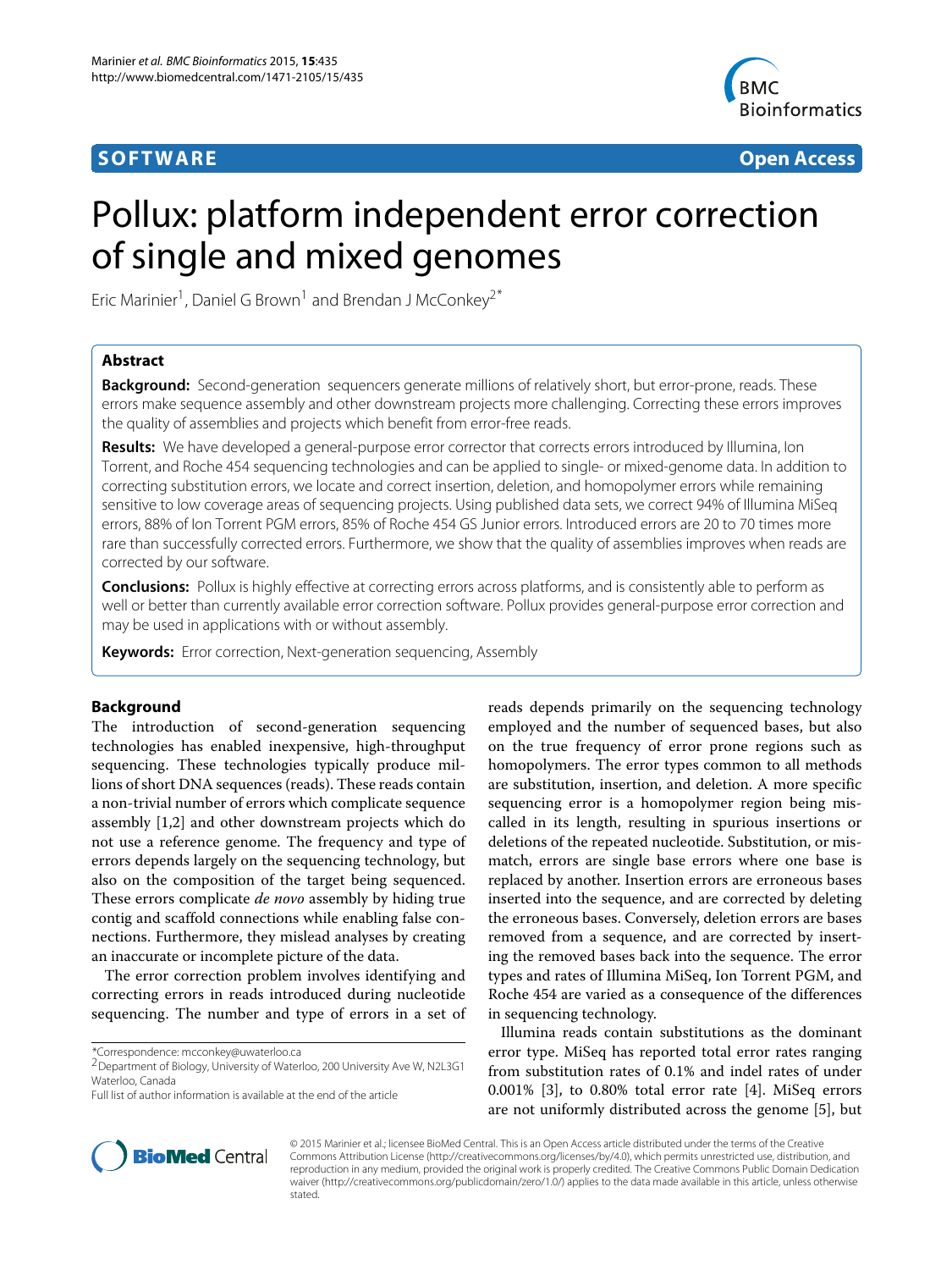appear to be more frequent around homopolymer runs [\[4](#page-11-3)[,6\]](#page-11-5), GGC triplets [\[5\]](#page-11-4), or towards the 3' ends of reads [\[7\]](#page-11-6). There appears to be a higher frequency of mismatches within 10 bases downstream of both a GGC triplet in the forward direction and its reverse complement (GCC) in the reverse direction. However, there seems to be no correlation between the GGC triplet and a higher mismatch rate if the following triplet is AT-rich [\[4\]](#page-11-3). Furthermore, these errors seem to represent as little as 0.0015% of bases [\[8\]](#page-11-7). Interestingly, Luo *et al.* report homopolymer associated indels with Illumina Genome Analyzer II in 1% of genes reported from assembly, suggesting homopolymers may introduce more errors in Illumina data than previously expected.

Errors in Roche 454 and Ion Torrent technologies are typically miscalled homopolymer run lengths. Ion Torrent PGM appears to have a higher error rate for calling homopolymers of any length than Roche 454 GS Junior [\[4\]](#page-11-3). Ion Torrent PGM has reported total error rates at 1.71% [\[4\]](#page-11-3) and indel rates of 1.5% [\[3\]](#page-11-2). The accuracy of PGM reads appears to steadily decrease towards the end of the read [\[3\]](#page-11-2). Roche 454 GS Junior has reported total error rates of 0.5% [\[8\]](#page-11-7) and indel rates of 0.38% [\[3\]](#page-11-2). Luo *et al.* report a homopolymer error rate bias with Roche 454 FLX Titanium reads within AT-rich homopolymers. Total homopolymer error rates were as high as 25% for homopolymers of length 7 and nearly 70% for homopolymers of length 11.

When considering the overall coverage of the sequencing project, Illumina MiSeq appears to be largely unaffected by GC content while Ion Torrent PGM appears to have more uneven coverage [\[4\]](#page-11-3). PGM reads favour GCrich content, and the effect is particularly severe when sequencing AT-rich genomes. PGM sequencing of the AT-rich *P. falciparum* resulted in no coverage for approximately 30% of the genome. The consequence of this is that Ion Torrent PGM read depths may have a greater deviation from a random sampling process than would be expected for Illumina MiSeq. Loman *et al.* assemble MiSeq, PGM, and GS Junior *E. coli* reads and align contigs to a reference of the same *E. coli* isolate. They showed that GS Junior reads align in the greatest proportion with 3.72% of reads unaligned, followed by MiSeq at 3.95% and PGM at 4.6%.

We introduce an error correction tool capable of correcting errors introduced by Illumina, Ion Torrent, and Roche 454 sequencing technologies. We approach the problem of error correction conservatively, removing little information and requiring a high degree of confidence to make a correction. Our program Pollux first scans across all reads, divides reads into *k*-mers of length 31 (default), and counts the number of occurrences of each observed *k*mer. It then scans reads a second time, generates a *k*-mer depth profile for each read, and uses this information to

correct the *k*-mer profile. Specific *k*-mers are not flagged as erroneous as a result of occurring infrequently, but rather are explored when a discontinuity in *k*-mer frequencies is observed when transitioning from one *k*-mer to the next in a given read. The software is sensitive to low-coverage reads and does not favour high-coverage reads. In contrast to other methods [\[9\]](#page-11-8), we do not specifically use quality scores for error correction. However, the software updates the quality of corrected bases to reflect the improved confidence of a base after correction. The software can easily be integrated into a larger pipeline analysis. It improves the utility of reads and can improve hybrid assembly, as it can correct reads generated from a variety of sequencing technologies. It may also improve sequence analysis projects that may not require assembly, such as metagenome analysis [\[10\]](#page-11-9).

## **Implementation**

Similar to other methods [\[9,](#page-11-8)[11\]](#page-11-10), we approach the problem of error correction using *k*-mers, consecutive *k*-letter sequences identified in reads. However, our approach does not identify individual *k*-mers as erroneous, but rather compares the counts of adjacent *k*-mers within reads and identifies discontinuities. These discontinuities within reads are used to find error locations and evaluate correctness. We decompose a read into its *k*-mers and calculate their associated *k*-mer counts (Figure [1\)](#page-2-0), which are the number of times a given *k*-mer has appeared in the entire set of reads. We use default *k*-mer lengths of 31, which are slightly larger than typically used in assembly [\[12](#page-11-11)[,13\]](#page-11-12). We choose to use longer *k*-mers because this lets us avoid common short repeats which might otherwise confound our correction procedure. We choose *k* = 31, because it is the longest odd *k* that can be represented in a 64-bit word. We only record *k*-mers observed in the data set, so we maintain an extremely small subset of all possible *k*-mers of length 31. A read that is not erroneous is assumed to have a *k*-mer count profile that is reflective of a random sampling process, given local coverage. In contrast, a read that contains an error is likely to have *k*-mer counts that deviate unexpectedly from this random process. A substitution error, located at least *k* bases away from the ends of the read, will result in *k k*-mer counts affected. If this error is unique within the read set, these counts will drop to 1. A similarly defined insertion error will affect  $k + n$  k-mer counts and a deletion error will affect  $k - n$  counts, where n is the length of the indel. These unexpected drops in *k*-mer counts to a low depth are often erroneous, but we do not immediately make this assumption.

We recognize the boundaries of adjacent *k*-mers which deviate unexpectedly and identify nucleotide positions associated with the discrepancy. We then explore the space of possible corrections and evaluate the fitness of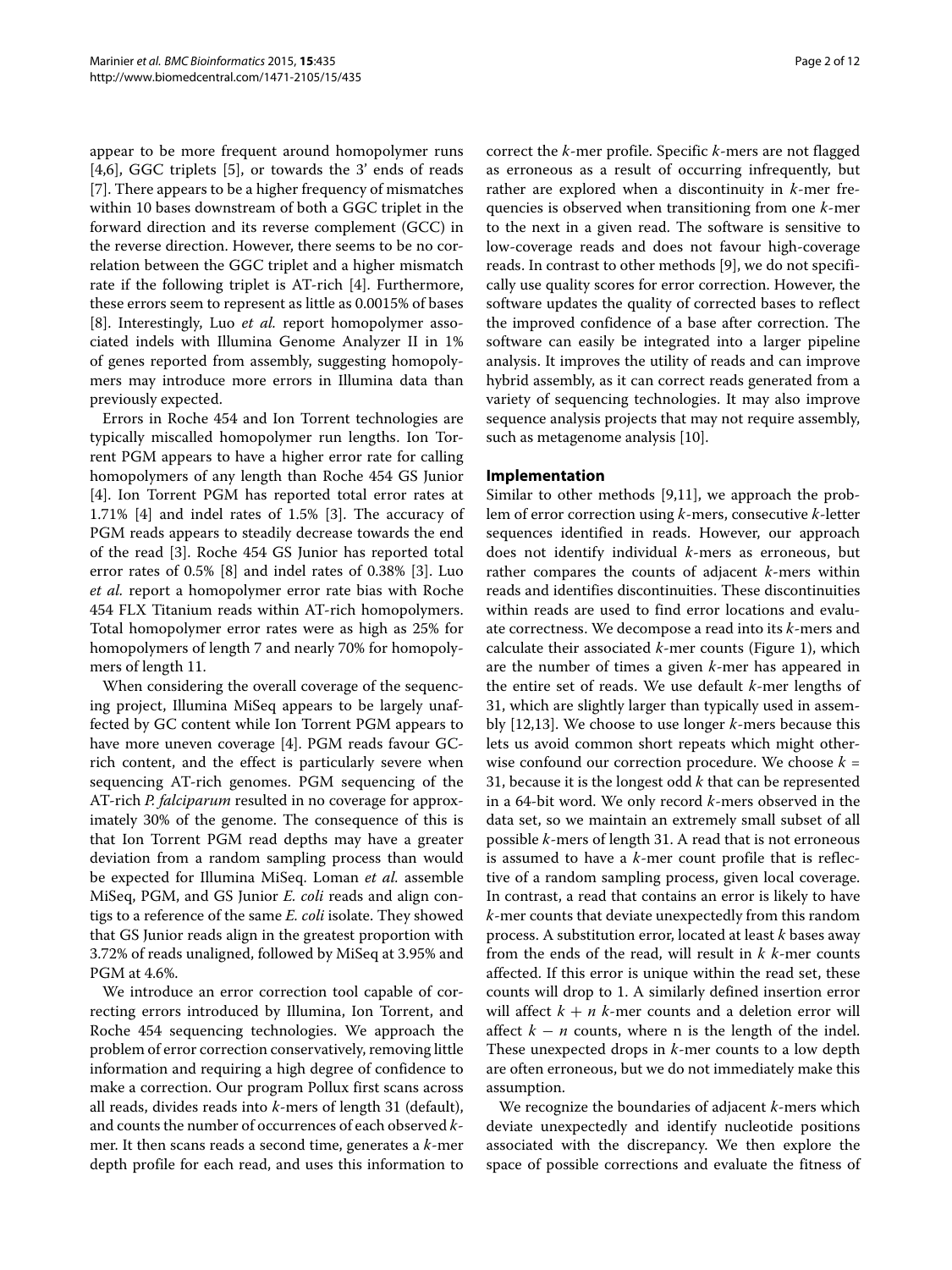

<span id="page-2-0"></span>these corrections. We choose the correction that removes or minimizes the *k*-mer count discontinuity. If there exist multiple corrections which achieve this, we choose the correction that improves the most *k*-mer counts maximally beyond the current erroneous location. This is particularly important when correcting reads that contain multiple errors or within reads that may be corrected in multiple ways. We attempt to correct the read such that the *k*-mer counts associated with it are more reflective of changes in *k*-mer counts generated from a random sampling process. This approach allows for a sensitive error correction strategy regardless of local depth of sequencing for the read of interest. However, homopolymer errors are frequently not unique and require a special acceptance criteria as their correct *k*-mer counts after correction often still appear erroneous. Pollux corrects each read independently and does not update recorded *k*-mer counts as a result of correction. The outcome of correction does not depend on the order of the reads.

This approach to correction may be complicated by the boundaries of repeated regions, which may also create *k*mer count discontinuities. These boundaries will initially be flagged as potential errors. However, exploration of the error site will often reveal that no such error exists and the boundary region will be ignored. There is the possibility of false positive corrections within very low coverage regions containing a single nucleotide polymorphism when there exists a high coverage alternative in the data set. These low coverage regions will sometimes be corrected to their high coverage alternative, but this is relatively rare.

For implementation of the error correction procedure described above, we have made an effort to reduce execution times and memory requirements. For *k*-mer counting, we compress nucleotide information and operate within a two-bit alphabet. In combination with our hashtable strategy, this allows us to use relatively large *k*-mers. Furthermore, we process reads in batches of adjustable

size. As a result, the memory limitation is a consequence of the hash table when counting all *k*-mers. We attempt to reduce the size of the hash table by removing all unique *k*-mers before correction.

Another consideration is choosing a *k*-mer count evaluation window that balances true and false positives during error correction. An evaluation criteria that requires a single correction to improve all *k*-mer counts spanning the error location will avoid many false positives, but will often miss true positive corrections in reads containing multiple errors. On the other hand, an evaluation criteria which requires a correction to improve only one *k*-mer count will introduce many false positives by correcting errors inappropriately, such as correcting a substitution error with an insertion, which instead propagates the error forward. We use an evaluation window which considers the fewest amount of *k*-mers required to make a confident correction while avoiding error propagation. This requires evaluating multiple *k*-mers containing bases following the erroneous base to ensure our correction is appropriate. This allows Pollux to correct multiple, although non-adjacent, errors in close proximity.

#### **Error correction methodology**

A pseudocode of our error correction procedure is outlined in Figure [2.](#page-3-0) We begin with a basic preprocessing step which removes all leading and trailing Ns. Internal Ns are replaced with either A, C, G, or T in a reproducible and evenly distributed manner. This allows us to operate within a four-character alphabet and treat internal Ns as substitution errors. We then construct a hash table of all *k*mers in the set of reads. This involves maintaining a count of all observed *k*-mers and their reverse complements as separate entries in a single hash-table.

After aggregating *k*-mer information from all reads, we free significant amounts of memory by removing all unique *k*-mers from our hash table and implementing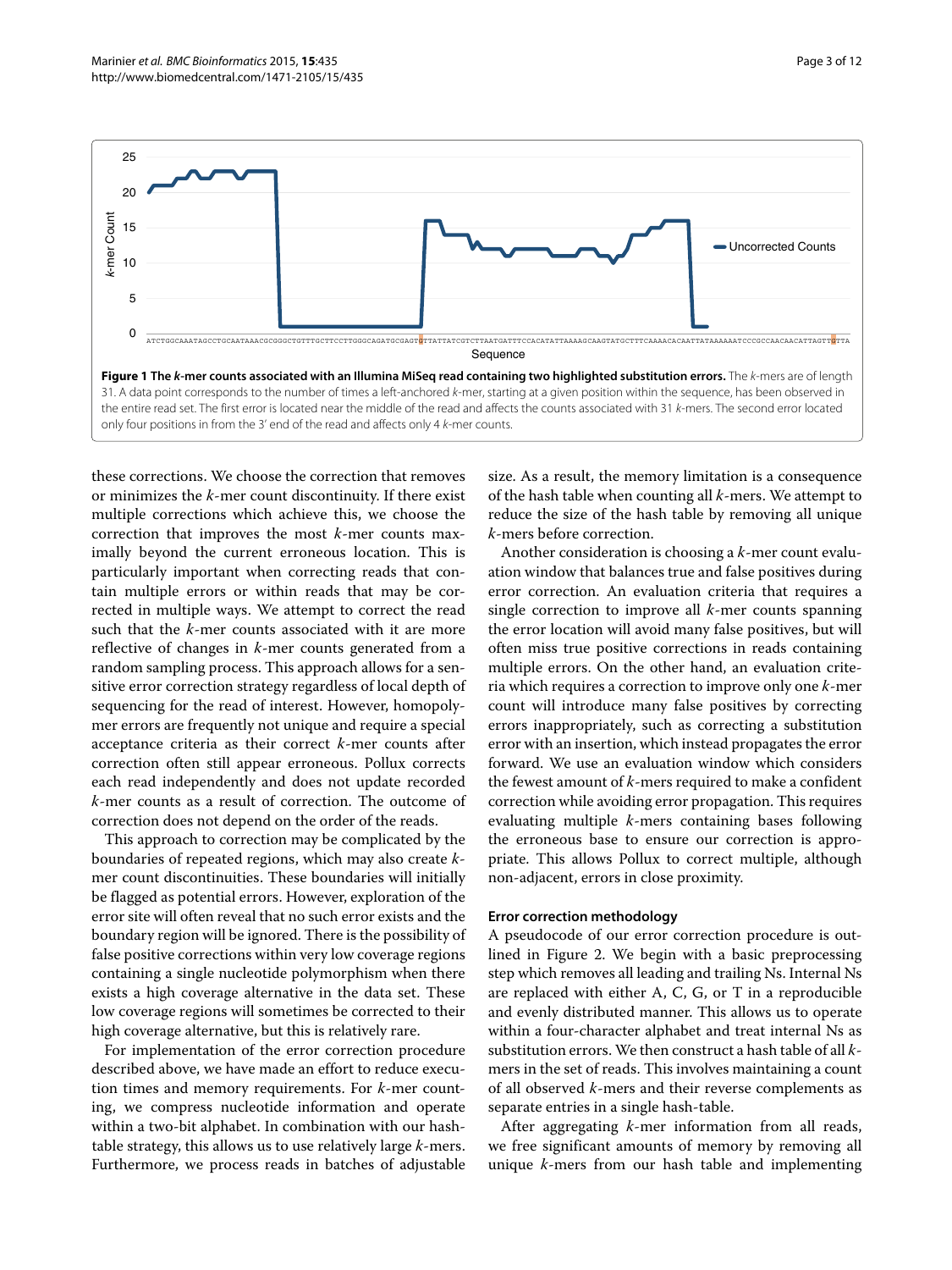| 1: $table \leftarrow$ hash table                                                   |
|------------------------------------------------------------------------------------|
| for all reads read do<br>2:                                                        |
| trim_ $N(read)$ {remove leading and trailing $Ns$ }<br>3:                          |
| replace_N( $read$ ) {replace internal Ns with A, C, G, T}<br>4:                    |
| for all $k$ -mers kmer in read do<br>5:                                            |
| hash(kmer)<br>6:                                                                   |
| end for<br>7:                                                                      |
| end for<br>8:                                                                      |
| for all $k$ -mers kmer in table do<br>9:                                           |
| if $table[kmer] = 1$ then<br>10:                                                   |
| remove(kmer, table)<br>11:                                                         |
| end if<br>12:                                                                      |
| end for<br>13:                                                                     |
| for all reads read do<br>14:                                                       |
| $errors \leftarrow find\_errors.read)$ {locate all errors in read}<br>15:          |
| $pos \leftarrow next(errors)$<br>16:                                               |
| while $pos \geq 0$ do<br>17:                                                       |
| {explore possible corrections at position}                                         |
| $subs \leftarrow$ substitutions( <i>read</i> , <i>pos</i> )<br>18:                 |
| $ins \leftarrow$ insertions( <i>read</i> , <i>pos</i> )<br>19:                     |
| $dels \leftarrow$ deletions( <i>read</i> , <i>pos</i> )<br>20:                     |
| {select the best correction at position}                                           |
| $correction \leftarrow best(subs, ins, dels)$<br>21:                               |
| <b>if</b> valid( <i>correction</i> ) then<br>22:                                   |
| apply(correction)<br>23:                                                           |
| $errors \leftarrow find\_errors.read)$<br>24:                                      |
| else<br>25:                                                                        |
| $homops \leftarrow homopolymers(read, pos)$<br>26:                                 |
| $correction \leftarrow best(homops)$<br>27:                                        |
| <b>if</b> valid( <i>correction</i> ) <b>then</b><br>28:                            |
| apply(correction)<br>29:                                                           |
| $errors \leftarrow find\_errors.read)$<br>30:                                      |
| end if<br>31:                                                                      |
| end if<br>32:                                                                      |
| $pos \leftarrow next(errors)$<br>33:                                               |
| end while<br>34:                                                                   |
| <b>if</b> low_information( $read$ ) <b>then</b><br>35:                             |
| filter (read)<br>36:                                                               |
| end if<br>37:                                                                      |
| 38: end for                                                                        |
| Figure 2 Algorithm pseudocode. A pseudocode for the error<br>correction algorithm. |
|                                                                                    |

<span id="page-3-0"></span>a policy of reporting a count of 1 whenever a *k*-mer is not found in our hash table. Removing these *k*-mers significantly reduces memory requirements and improves execution times for the error correction procedure. In one *E. coli* data set [\[3\]](#page-11-2), 41% of Illumina MiSeq, 85% of Ion Torrent PGM (1), and 46% of Roche 454 GS Junior (1) *k*mers are unique. These *k*-mers contribute no additional information and can be safely removed using this strategy. The number of unique *k*-mers will depend on sequencing depth, technology, and the number of error prone regions.

We construct a *k*-mer count array associated with each read and fill each entry with the count of the *k*-mer that is left-anchored at that index position in the sequence.  $r - k + 1$  such counts associated with a given read, where *r* is the length of the read and *k* is the length of the *k*-mers. Reads of length shorter than *k* are left uncorrected. We scan across the array and observe changes in *k*-mer counts. When we observe an unexpected change in counts between consecutive *k*-mer counts in a read, we locate the nucleotide position associated with the discrepancy and identify the position as a potential error source. We do not identify reads containing low *k*-mer counts to be erroneous if such counts appear to follow a random sampling process with no discontinuities in *k*-mer depth. A more detailed description of this procedure follows. We define consecutive *k*-mer counts to be potentially erroneous if their difference is larger than a specified threshold. This threshold requires consecutive *k*-mer counts to have a difference of greater than 3 and greater than 20% the larger count to be flagged as a possible error. This threshold is quite sensitive, and will identify discontinuities corresponding to homopolymer repeats as well as substitution and indel errors. It additionally works quite well for high coverage and medium coverage sequencing projects. The fixed-number component of the threshold operates when correcting low to medium coverage regions while the percent-based component operates during medium to high coverage correction. The thresholds are designed to be conservative in high coverage and operate well in moderate coverage. At low coverage the rate of recognizing errors is reduced, as less information is available for error calling. We found that when correcting the same *E.coli* MiSeq data set [\[3\]](#page-11-2), we were able to correct 94% of errors at 50x mean coverage but this was reduced to 65% of errors at 5x mean coverage.

We determine the erroneous nucleotide position *N* to be  $N = d$  if we observe a low-to-high *k*-mer count discrepancy and  $N = d+k$  if we observe a high-to-low discrepancy, where *d* is the left index of the discrepancy. This is applicable for substitution, insertion, deletion, adjacent, and homopolymer errors. In the case of deletion errors, a low-to-high *k*-mer count discrepancy will point to the base immediately before the deletion and a high-to-low discrepancy will point to the base immediately following. With respect to homopolymers, the leftmost base in a homopolymer run is used as an anchor during correction and is found by scanning left from  $N + 1$  in the case of a low-to-high discrepancy and  $N-1$  with a high-to-low discrepancy. The exact position of a non-homopolymer adjacent error will depend on the type of adjacent errors. However, this procedure will locate the first problematic base adjacent to the high *k*-mer count region being considered.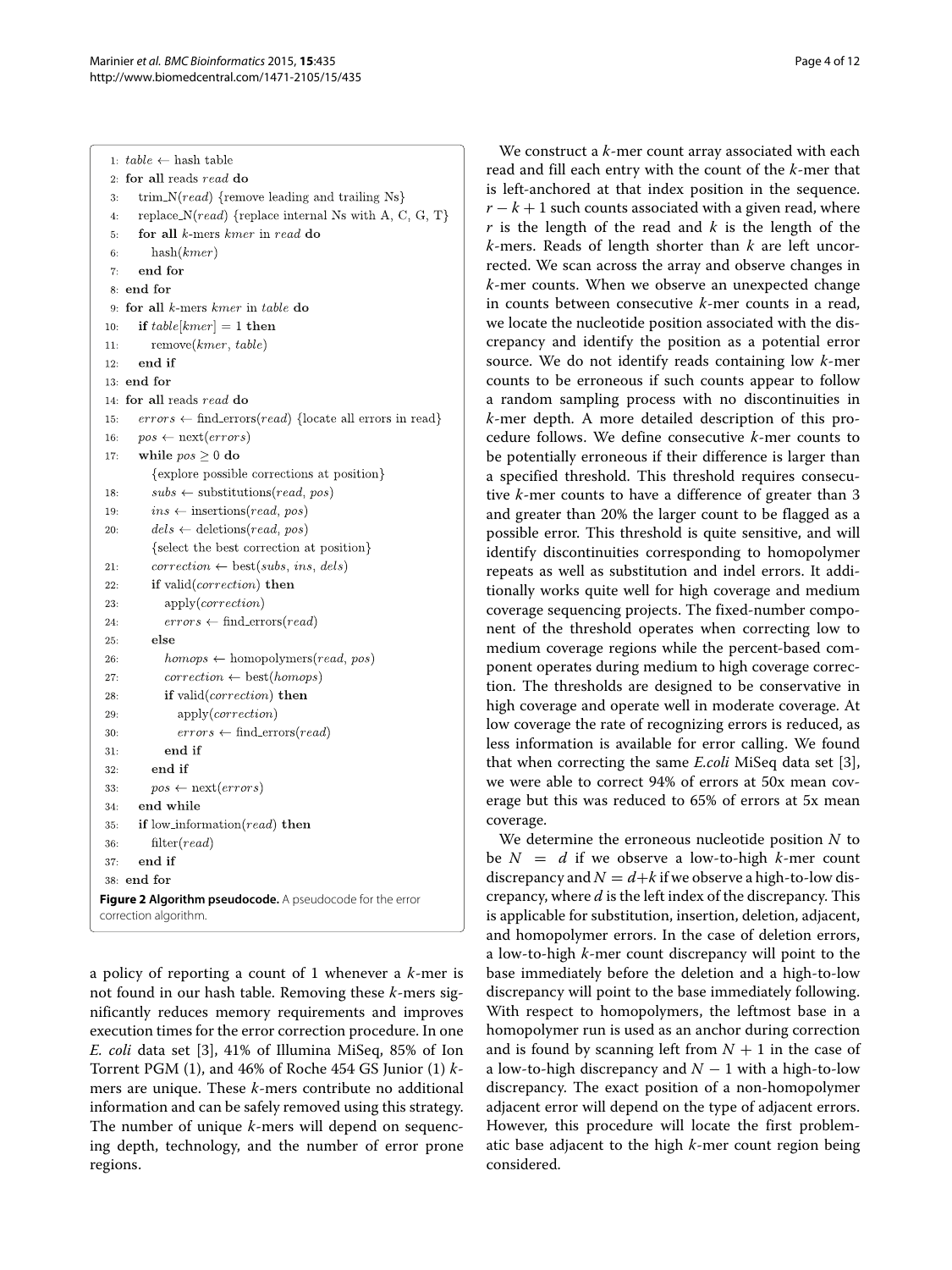We choose to evaluate *k*-mer counts such that the evaluation *k*-mers overlap largely with the region of the read which appears to contain no errors. This approach allows us to perform multiple corrections within close proximity. The very first *k*-mer we choose to evaluate is the *k*-mer that entirely overlaps a trusted region of the read and borders the erroneous region. We define a region to be trusted if it contains no *k*-mer count discrepancies within it. Additional evaluation *k*-mers extend into the erroneous region. In order for a correction to be accepted, it must improve the counts of multiple evaluation *k*-mers up to at least the *k*-mer which contains the first base immediately following the erroneous base. We require information about the region after the erroneous base to prevent propagating an error further down the read by performing misleading substitutions or insertions. However, we do not correct adjacent errors outside of homopolymer errors, which are evaluated separately. We simultaneously consider all possible substitution, insertion, and deletion corrections within a single read. The correction selected is the one that produces *k*-mer counts that improve the most evaluation *k*-mers. We note that our library of *k*-mer counts is not updated as a consequence of a correction so the order of correction has no effect. The correction procedure is repeated multiple times within a read until either there remains no detected errors which are correctable or we determine we have made too many corrections. In the later case, we revert all changes and do not correct the read.

We observe the *k*-mer counts in a read after completing corrections and flag any reads containing more than 50% unique *k*-mers (i.e. *k*-mer depth of 1), as such reads are typically of poor quality. In the case of paired-end read corrections, we only flag reads if both pairs meet this criteria. This approach enables us to correct many unusable reads which might otherwise be discarded and remove reads which appear to contribute little information. We do not consider quality scores when making corrections or removing reads. However, we modify quality scores to be the average of the quality scores adjacent to corrected base to enable downstream processing. No assumptions are made about the accuracy of quality scores for different sequencing technologies. Furthermore, one benefit of avoiding quality scores is our software is not affected by chimeric sequences or by reads which contain misleading quality scores.

## **Homopolymer corrections**

Homopolymer errors differ from other error types in that they frequently coincide and often contain multiple adjacent errors. This causes the *k*-mer counts associated with a read containing an accurate homopolymer length to often appear discontinuous and *k*-mer count discontinuities associated with erroneous homopolymer lengths to often appear less severe than their counterparts. This is particularly common for very long homopolymers. We observe however that homopolymer errors tend to have a recognizable distribution of *k*-mer counts associated with varied homopolymer lengths. The accurate-length homopolymers tend to have the largest *k*-mer counts associated with them and as the deviation in length from the correct value increases, the associated *k*-mer counts tend to decrease. When we detect a possible homopolymer error, we explore a range of homopolymer lengths and select the length which maximizes a specific subset of *k*-mer counts. We evaluate the two *k*-mers that overlap primarily the trusted region, the entire homopolymer, and the two bases immediately following the homopolymer run. Since we have observed homopolymers being erroneously reported as length 1, we include the possibility of single nucleotide homopolymer errors (e.g. where a homopolymer of length 2 is reported as length 1). In all case, we consider possible lengths from one half to twice the initial length. Pollux performs homopolymer corrections independently and only after all other correction possibilities have been exhausted. As the homopolyer correction algorithm is more forgiving, it would otherwise possible to mistake random noise as a slight improvement and miss the true correction.

The majority of homopolymer corrections we make are adjustments that modify the length of the homopolymer by 1. When we correct an *E. coli* data set [\[3\]](#page-11-2), we see that 85% of GS Junior (1) and 92% of PGM (1) homopolymer corrections are adjustments of length 1. Ion Torrent PGM had a higher rate of homopolymer-associated indels per base than Roche 454 GS Junior. We reported making 0.018 indel corrections per base in PGM (1) and 0.0034 indels per base in GS Junior (1). Loman *et al.* report 0.015 indels per base in PGM and 0.0038 indels per base in GS Junior, which is consistent with our results.

#### **Results**

We use data from the Loman *et al.* [\[3\]](#page-11-2) benchtop sequencing comparison study to evaluate how well our software performs by mapping corrected and uncorrected reads to the corresponding reference genome. The data consists of read sets from Roche 454 GS Junior (SRA048574), Ion Torrent Personal Genome Machine (SRA048511), and Illumina MiSeq (SRA048664) technologies generated from the same *E. coli* O104:H4 isolate, which was the source of a food poisoning outbreak in Germany in 2011. The authors provide a reference genome constructed from reads generated by a Roche 454 GS FLX+ system. These reads had a modal length of 812 bases and over 99% of sequenced bases were Q64 bases. Additionally, a paired end library with 8kb inserts was generated to assist with assembly.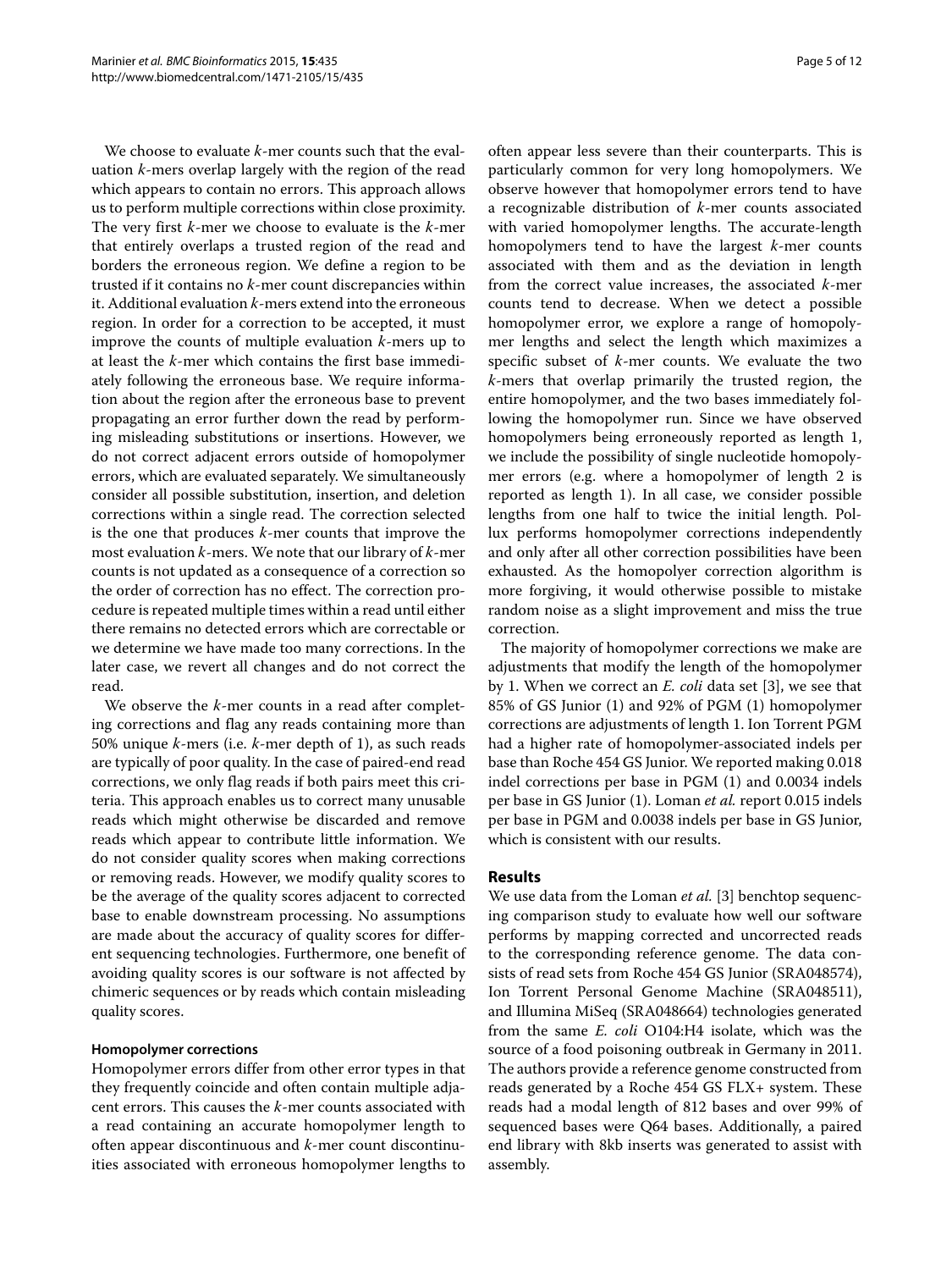The reference *E. coli* genome consists of multiple scaffolds corresponding to the bacterial chromosome and two large plasmids. The authors note that the large plasmids and the Shiga toxin-producing phage have significantly higher sequence coverage than the bacterial chromosome within the Illumina and Ion Torrent data sets. In particular, there is 25-fold coverage of the chromosome and 625-fold coverage of the plasmids in the Illumina data set. This amounts to approximately half the reads mapping to the large plasmids. This effect is much less pronounced in the Ion Torrent data sets.

We use SMALT [\(www.sanger.ac.uk/resources/software/](www.sanger.ac.uk/resources/software/smalt/) [smalt/\)](www.sanger.ac.uk/resources/software/smalt/) to align uncorrected and corrected reads to the reference scaffolds. A summary of our software's reported corrections can be found in Table [1.](#page-5-0) As homopolymer repeat errors of two or more nucleotides are extremely infrequent in Illumina data, we disable homopolymer corrections when correcting Illumina data. This avoids introducing a small number of homopolymer associated errors. A total of 99% of the GS Junior (1), 89% of the PGM (1), and 99% of the MiSeq reads are retained as high quality after correction. The filtered low information reads are corrected, but are separated from the high information reads. A custom Python script is used to aggregate information from the SMALT alignment about corrected, missed, and introduced errors. We observe whether a read is aligned or unaligned to the reference and whether the reference scaffold it is aligned with has changed. During the assessment procedure, we discard incomparable results such as read pairs which do not align to the same reference scaffold or have alignment starting positions further than twenty bases apart (e.g. reads aligning to similar repetitive regions). Similar to Loman *et al.*, we ignore soft-clipped alignment regions and we additionally ignore all aligned bases which are not contained within the mutual alignment interval of the pair of reads with respect to the reference. These removal processes leave us with 99% of the GS Junior (1), 95% of the PGM (1), and 94% of the MiSeq aligned bases for analysis. We create a list of errors in both reads determined by their error type (mismatch, insertion, or deletion) and by their position with respect to the reference. We consider a single nucleotide alignment with an N to be erroneous when the N is located only within the read and not erroneous when located within the reference. When an error is found in an uncorrected read, but not in its corresponding corrected read, we report a corrected error. Conversely, when an error is found in a corrected read, but there is no such error in the corresponding uncorrected read, we report an introduced error. If the same error appears in both the uncorrected and corrected reads, we report it as an uncorrected error. The results of the alignment comparisons are found in Table [2.](#page-6-0)

We correct the majority of errors within all data sets and corrections are sequencing technology appropriate. Additionally, we introduce very few errors with respect to the number of errors in the uncorrected reads. We correct 86% of insertion and 83% of deletion errors in the GS Junior (2) data set while only introducing 2% more insertions and 6% more deletion errors; that is, we correct about 20 errors for every 1 error introduced. We correct 91% of insertion and 86% of deletion errors in the PGM (1) data set while introducing 2% more insertion and 5% more deletion errors. We report 95% of substitution errors corrected in our MiSeq (1) data set while introducing only 1% more of such errors. Overall, we correct 85% GS Junior (2), 88% PGM (1), 94% MiSeq errors, and introduce under 4% new errors in all data sets. We appear to have some difficulty correcting MiSeq insertion errors with only 10% of MiSeq insertion errors corrected. However, these insertion errors make up only 0.2% of the total, and may also include insertion errors present within the 454 GS FLX+ reference assembly. Additionally, we introduce 15% more substitution errors in GS Junior (2), but the overall number of errors introduced in the data set is 4%.

There are a number of issues which should be considered when interpreting the results. The reference genome is sequenced using Roche 454 GS FLX+ and it will contain some errors. This will give the MiSeq data the appearance

|  |  | Table 1 The number of corrections reported and low-information reads removed by Pollux |
|--|--|----------------------------------------------------------------------------------------|
|  |  |                                                                                        |

<span id="page-5-0"></span>

|                     | <b>Number</b> | Total number | <b>Corrections</b> |                   |                  |                     | Reads   |
|---------------------|---------------|--------------|--------------------|-------------------|------------------|---------------------|---------|
| Platform (Run)      | of reads      | of bases     | <b>Mismatches</b>  | <b>Insertions</b> | <b>Deletions</b> | <b>Homopolymers</b> | removed |
| 454 GS Junior (1)   | 35.992        | 70.999.968   | 24.100             | 164.198           | 56.144           | 17.221              | 1%      |
| 454 GS Junior (2)   | 37.528        | 71.710.564   | 21.004             | 167.999           | 53.947           | 13.535              | 1%      |
| Ion Torrent PGM (1) | 2.483.868     | 303.579.279  | 610.872            | 2,609,205         | ,863,522         | 1,106,908           | 11%     |
| Ion Torrent PGM (2) | 2,154,577     | 260,017,346  | 561.024            | 2,215,086         | ,765,495         | 968.961             | 13%     |
| MiSea               | 1.766.516     | 250.356.566  | 250.896            | .893              | 3.349            | 0                   | 1%      |

All reads are sequenced from the same O104:H4 *E. coli* isolate. Substitution, insertion, deletion, and homopolymer corrections are performed on all data sets except for MiSeq, for which we do not perform homopolymer corrections. The percentage of reads which were removed as a consequence of more than 50% unique *k*-mers is provided under *Reads Removed*.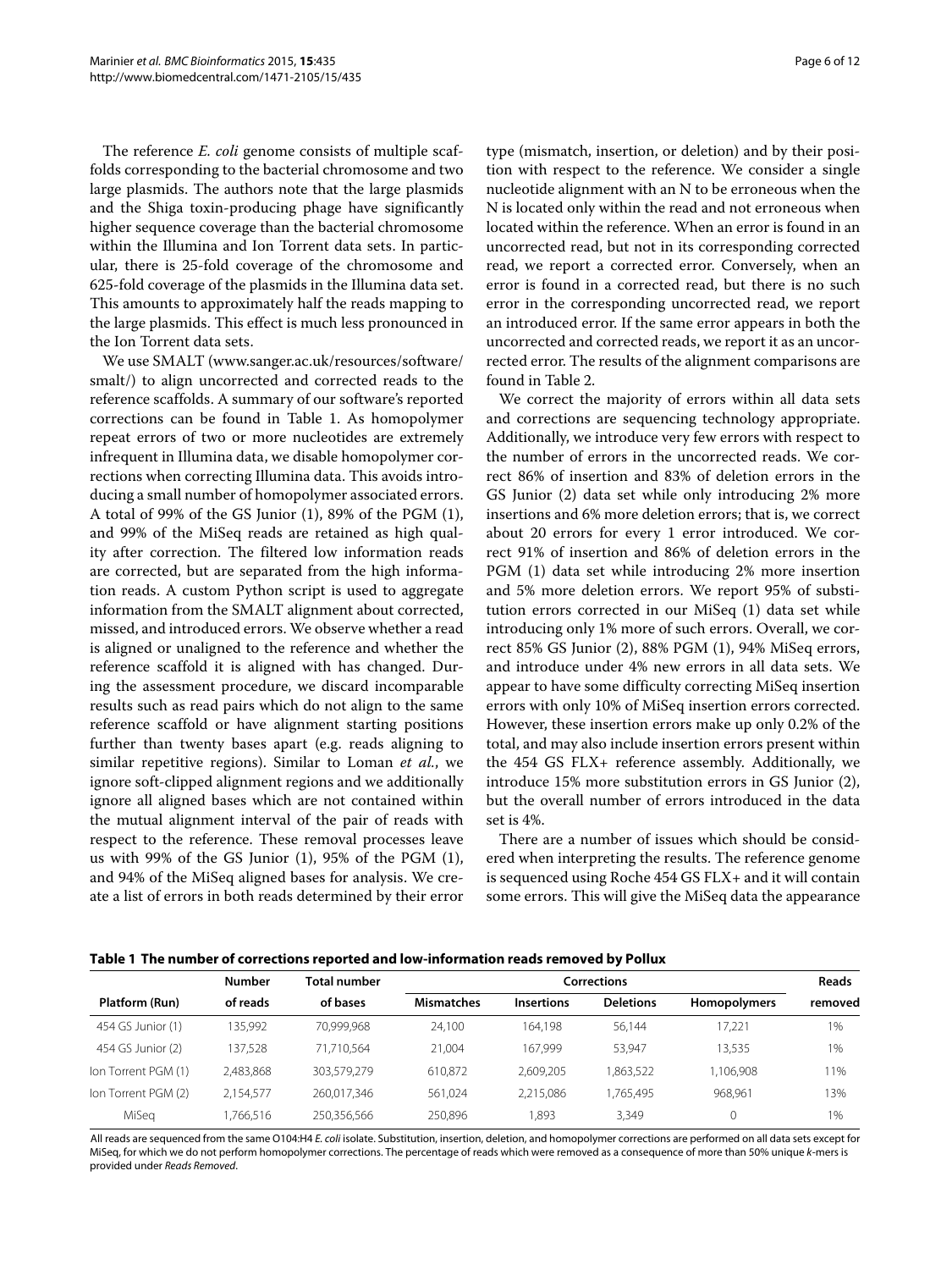<span id="page-6-0"></span>

|  |  |  | Table 2 Alignment comparison of corresponding uncorrected and corrected reads against the reference genome |  |
|--|--|--|------------------------------------------------------------------------------------------------------------|--|
|--|--|--|------------------------------------------------------------------------------------------------------------|--|

|                | Corrected (Abundance (counts/kb)) |                   |                   |                  | Introduced (Abundance (counts/kb)) |                   |                   |                  |
|----------------|-----------------------------------|-------------------|-------------------|------------------|------------------------------------|-------------------|-------------------|------------------|
| Platform (Run) | Total                             | <b>Mismatches</b> | <b>Insertions</b> | <b>Deletions</b> | Total                              | <b>Mismatches</b> | <b>Insertions</b> | <b>Deletions</b> |
| GS Junior (1)  | 81%                               | 76% (0.33)        | 82% (2.28)        | 81% (0.81)       | 4%                                 | 11% (0.048)       | 2% (0.065)        | 6% (0.063)       |
| GS Junior (2)  | 85%                               | 79% (0.24)        | 86% (2.23)        | 83% (0.76)       | 4%                                 | 15% (0.044)       | 2% (0.059)        | 6% (0.050)       |
| <b>PGM (1)</b> | 88%                               | 82% (1.68)        | 91% (7.67)        | 86% (7.10)       | 3%                                 | 2% (0.046)        | $2\%$ (0.16)      | 5% (0.44)        |
| <b>PGM (2)</b> | 86%                               | 80% (1.72)        | 90% (7.47)        | 84% (7.70)       | 4%                                 | 2% (0.052)        | $2\%$ (0.16)      | 6% (0.52)        |
| MiSeg          | 94%                               | 95% (0.85)        | 10% (0.0015)      | 78% (0.007)      | $1\%$                              | 1% (0.010)        | 4% (0.0007)       | 8% (0.0007)      |

All reads are sequenced from the same O104:H4 *E. coli* isolate. Corresponding uncorrected and corrected reads are aligned to the reference genome using SMALT. Incomparable alignments are removed. Corrected errors reflect alignment errors which are found in uncorrected reads but not in corrected reads. Similarly, introduced errors are a consequence of alignment errors found in corrected reads but not in uncorrected reads.

of having higher than expected amounts of uncorrected indel errors. Additionally, a small number of corresponding uncorrected and corrected reads may produce equalscoring alignments which differ only slightly. When these alignments contain an error which is resolved differently in each alignment, the error may appear to be corrected and reintroduced. However, we expect alignment noise to be minimal since we both the reads and the reference are sequenced from the same *E. coli* isolate and the reference is of high quality. Furthermore, since our software attempts to find corrections which improve *k*-mer counts maximally, it is possible to report compound errors as an alternative error type. For example, a homopolymer with a single insertion adjacent to a homopolymer with a single deletion may appear as a mismatch and be corrected as such. This does not have an adverse affect on the correction itself, but may result in reporting more substitution corrections than expected.

## **Comparison**

We compare our software to several other error correctors. These include Quake [\[9\]](#page-11-8), SGA [\[14\]](#page-11-13), BLESS [\[15\]](#page-11-14), Musket [\[16\]](#page-11-15), and RACER [\[17\]](#page-11-16). We use the Roche 454 GS Junior (1), Ion Torrent PGM (1), and Illumina Miseq *E. coli* sequencing data sets available in the Loman *et al.* comparison [\[3\]](#page-11-2). Additionally, we include a *S. aureus* Illumina Genome Analyzer II data set (SRX007714, SRX016063) available in GAGE [\[2\]](#page-11-1) as well as *L. pneumophila* (SRR801797) and *M. tuberculosis* (ERR400373) Illumina HiSeq data used to previously benchmark error correction [\[18\]](#page-11-17). We evaluate the effect of correction in the same manner as described above. The results of this comparison are shown in Table [3.](#page-7-0) We use  $k = 31$  for all software except Quake, which uses  $k = 19$  because of hardware memory limitations. However, we note Quake specifies using *k*-mers of approximately this size [\[9\]](#page-11-8). We additionally note that Quake, SGA, and Musket were intended to only correct Illumina sequencing data. However, we include Roche 454 and Ion Torrent corrections for completeness. Pollux, GAGE, and SGA perform read

filtering whereas BLESS, Musket, and Racer do not filter reads.

We find that Pollux corrects the greatest percentage of errors in four of the six test sets and is second in the remaining two. Pollux filters reads with similar aggressiveness as Quake and SGA. RACER corrects the most errors within the GS Junior data, corrects the majority of errors in the PGM data, and performs well on Illumina data sets while filtering no reads. The amount of errors introduced by RACER is comparable to Pollux within the Illumina data. However, RACER introduces a significant number of errors within GS Junior and PGM data. SGA, BLESS, and Musket correct and introduce similar amounts of errors within Illumina data. These error correctors remove a significant number of errors while introducing extremely few errors. However, of these three, only BLESS performs well on GS Junior and PGM data. Quake performs exceptionally well on HiSeq *L. pneumophila*, correcting 99.66% of errors while introducing almost no additional errors. The effect of read filtering is significant within *S. aureus* data. Pollux is able to obtain a high percentage of errors corrected in this data because of its ability to remove reads which do not contribute information. This is supported by the observation that an assembly generated from corrected *S. aureus* reads improves significantly following correction.

## **Mixed genome correction**

Pollux is also intended for mixed genome data sets, such as those that would be obtained in a metagenomics study. We create a suitable high quality mixed reference data set for testing by incorporating two data sets from GAGE [\[2\]](#page-11-1) with the Loman *et al. E. coli* reads [\[3\]](#page-11-2). This data set is comprised of uncorrected Illumina data from *E. coli* (SRA048664) [\[3\]](#page-11-2), *S. aureus* (SRX007714, SRX016063) [\[2\]](#page-11-1), and *R. sphaeroides* (SRX033397, SRX016063) [\[2\]](#page-11-1) and is used to evaluate our software's ability to correct errors in a mixed genome environment. The *E. coli* reads are the same as above and were sequenced with Illumina MiSeq. The *S. aureus* and *R. sphaeroides* reads were sequenced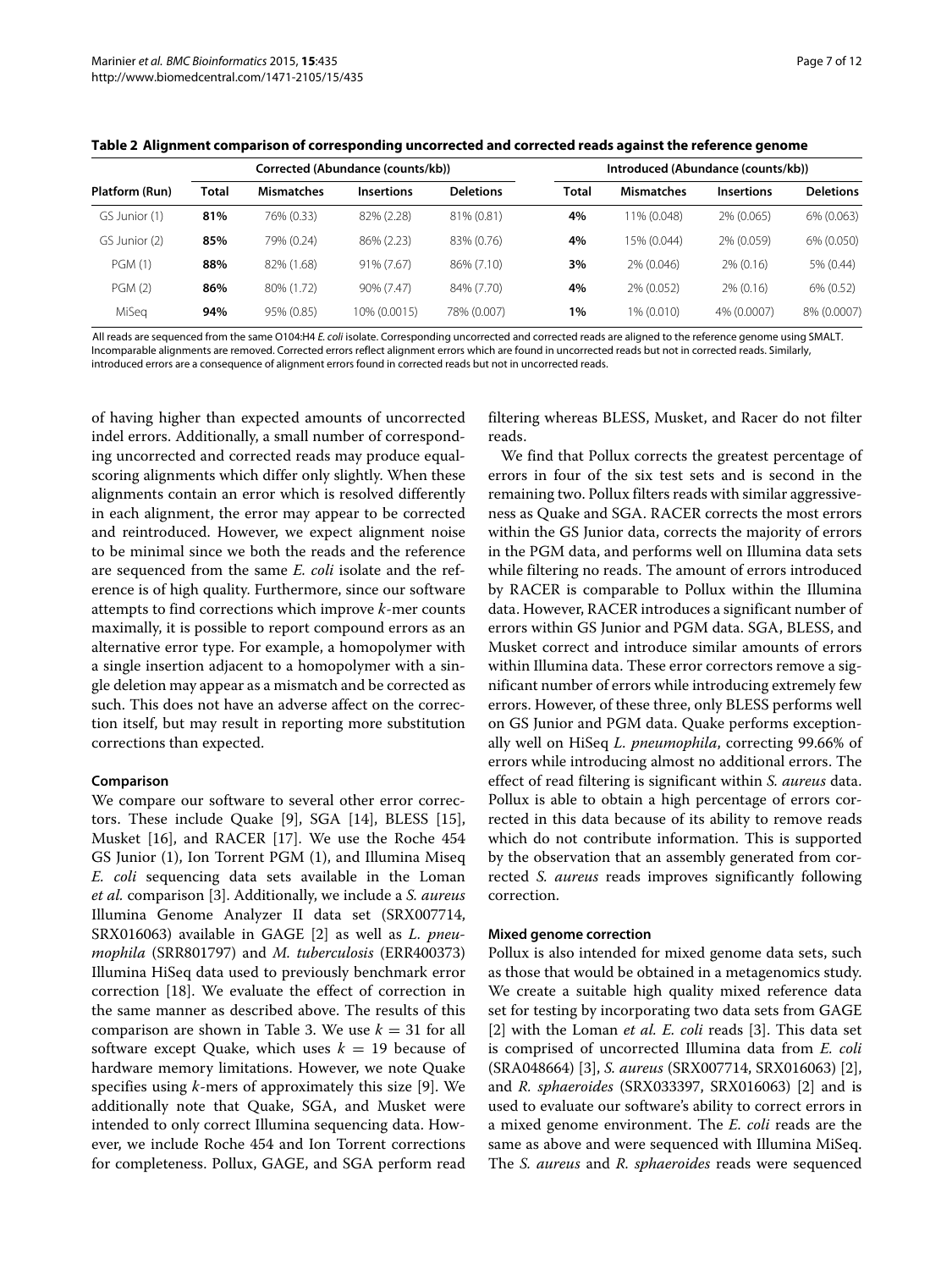## **Table 3 Comparison of various error correction software**

<span id="page-7-0"></span>

|              | Illumina MiSeq - E. coli         |                                         |                      |                   |  |  |  |  |
|--------------|----------------------------------|-----------------------------------------|----------------------|-------------------|--|--|--|--|
| Software     | Errors<br>corrected (%)          | <b>Errors</b><br>introduced (%)         | Reads<br>removed (%) | Run<br>time (min) |  |  |  |  |
| Pollux       | 93.81                            | 1.28                                    | 0.89                 | 3.01              |  |  |  |  |
| Quake        | 58.78                            | 0.05                                    | 0.92                 | 4.09              |  |  |  |  |
| SGA          | 78.65                            | 0.09                                    | 1.11                 | 15.51             |  |  |  |  |
| <b>BLESS</b> | 83.21                            | 0.10                                    | 0.00                 | 0.86              |  |  |  |  |
| Musket       | 81.75                            | 0.15                                    | 0.00                 | 2.37              |  |  |  |  |
| <b>RACER</b> | 86.59                            | 1.60                                    | 0.00                 | 1.07              |  |  |  |  |
|              |                                  | Illumina genome analyzer II - S. aureus |                      |                   |  |  |  |  |
| Software     | Errors<br>corrected (%)          | <b>Errors</b><br>introduced (%)         | Reads<br>removed (%) | Run<br>time (min) |  |  |  |  |
| Pollux       | 87.04                            | 0.38                                    | 31.73                | 3.67              |  |  |  |  |
| Quake        | 75.30                            | 0.10                                    | 29.81                | 4.81              |  |  |  |  |
| SGA          | 47.45                            | 0.02                                    | 10.71                | 14.28             |  |  |  |  |
| <b>BLESS</b> | 55.32                            | 0.06                                    | 0.00                 | 0.49              |  |  |  |  |
| Musket       | 45.04                            | 0.14                                    | 0.00                 | 6.96              |  |  |  |  |
| <b>RACER</b> | 75.76                            | 0.28                                    | 0.00                 | 0.68              |  |  |  |  |
|              |                                  | Illumina HiSeq - L. pneumophila         |                      |                   |  |  |  |  |
| Software     | <b>Errors</b><br>corrected (%)   | Errors<br>introduced (%)                | Reads<br>removed (%) | Run<br>time (min) |  |  |  |  |
| Pollux       | 96.16                            | 0.13                                    | 6.01                 | 14.40             |  |  |  |  |
| Quake        | 99.66                            | 0.00                                    | 4.25                 | 22.25             |  |  |  |  |
| SGA          | 84.61                            | 0.03                                    | 3.87                 | 73.82             |  |  |  |  |
| <b>BLESS</b> | 87.61                            | 0.03                                    | 0.00                 | 3.56              |  |  |  |  |
| Musket       | 83.33                            | 0.10                                    | 0.00                 | 18.67             |  |  |  |  |
| <b>RACER</b> | 94.09                            | 0.16                                    | 0.00                 | 4.14              |  |  |  |  |
|              | Illumina HiSeq - M. tuberculosis |                                         |                      |                   |  |  |  |  |
| Software     | Errors<br>corrected (%)          | Errors<br>introduced (%)                | Reads<br>removed (%) | Run<br>time (min) |  |  |  |  |
| Pollux       | 69.98                            | 0.83                                    | 6.51                 | 4.24              |  |  |  |  |
| Quake        | 68.06                            | 0.12                                    | 3.06                 | 5.62              |  |  |  |  |
| SGA          | 31.99                            | 0.16                                    | 0.46                 | 17.75             |  |  |  |  |
| <b>BLESS</b> | 60.01                            | 0.13                                    | 0.00                 | 1.04              |  |  |  |  |
| Musket       | 44.68                            | 0.80                                    | 0.00                 | 5.93              |  |  |  |  |
| <b>RACER</b> | 65.14                            | 1.28                                    | 0.00                 | 0.79              |  |  |  |  |
|              | Roche 454 GS Junior - E. coli    |                                         |                      |                   |  |  |  |  |
| Software     | <b>Errors</b><br>corrected (%)   | <b>Errors</b><br>introduced (%)         | Reads<br>removed (%) | Run<br>time (min) |  |  |  |  |
| Pollux       | 81.02                            | 4.14                                    | 0.82                 | 5.45              |  |  |  |  |
| Quake        | 0.21                             | 0.00                                    | 0.07                 | 3.62              |  |  |  |  |
| SGA          | 8.94                             | 3.63                                    | 1.64                 | 5.33              |  |  |  |  |
| <b>BLESS</b> | 34.68                            | 1.27                                    | 0.00                 | 0.24              |  |  |  |  |
| Musket       | $0.00\,$                         | 0.00                                    | 0.00                 | 0.05              |  |  |  |  |
| RACER        | 82.03                            | 24.27                                   | 0.00                 | 0.36              |  |  |  |  |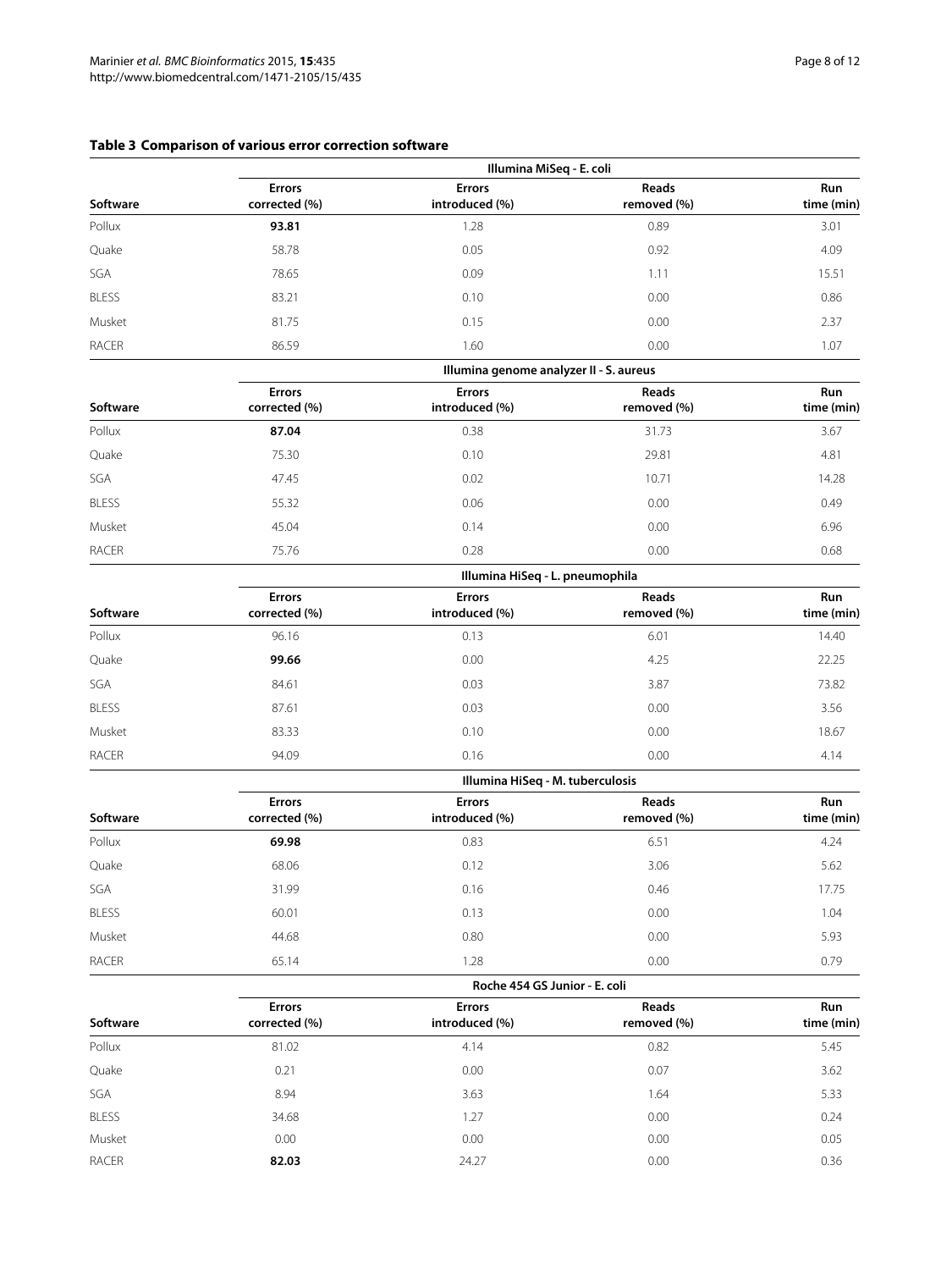|              | Ion torrent PGM - E. coli |                |             |            |  |  |  |  |
|--------------|---------------------------|----------------|-------------|------------|--|--|--|--|
|              | Errors                    | Errors         | Reads       | <b>Run</b> |  |  |  |  |
| Software     | corrected (%)             | introduced (%) | removed (%) | time (min) |  |  |  |  |
| Pollux       | 87.83                     | 3.43           | 10.90       | 26.75      |  |  |  |  |
| Quake        | 12.35                     | 2.03           | 37.60       | 11.11      |  |  |  |  |
| SGA          | 5.43                      | 1.12           | 0.16        | 55.93      |  |  |  |  |
| <b>BLESS</b> | 22.82                     | 0.52           | 0.00        | 1.25       |  |  |  |  |
| Musket       | 9.40                      | 4.88           | 0.00        | 47.27      |  |  |  |  |
| RACER        | 67.86                     | 15.95          | 0.00        | 1.64       |  |  |  |  |

#### **Table 3 Comparison of various error correction software** *(Continued)*

The evaluation is performed by aligning corresponding uncorrected reads and corrected reads, which were not removed, against a reference genome using SMALT. Corrected errors are an aggregate of all alignment errors which are found in uncorrected reads but not in corrected reads. Similarly, introduced errors are an aggregate of all alignment errors found in corrected reads but not in uncorrected reads and are relative to the sum of corrected and uncorrected errors. The percentage of reads removed by each software is noted. We note that Quake, SGA, and Musket were intended to only correct Illumina sequencing data.

using an Illumina Genome Analyzer II. The *E. coli* reference was assembled from Roche GS FLX+ reads, while the *S. aureus* and *R. sphaeroides* references were assembled with reads generated from Sanger sequencing. As our error correction and evaluation procedures ignore the order of reads, we concatenated all read sets into a single file and similarly concatenated all references into a single reference file. The mixed data set was comprised of 35% *E. coli* reads, 25% *S. aureus*, and 40% *R. sphaeroides*. We correct these mixed reads using  $k =$ 31 with homopolymer correction disabled and evaluate the effect using the same alignment procedure described above.

An overall total of 82% of errors were reported corrected with only 0.6% more errors introduced. Specifically, our software corrected 82% of substitution errors, 70% of insertion errors, and 73% of deletion errors, with 98% of all of corrections being substitutions. A total of 19% of reads were removed using our *k*-mer removal criteria and not aligned. We evaluated 94% of aligned bases after discarding incomparable alignment locations and soft-clipped bases. While 19% seems substantial, we note that Quake [\[9\]](#page-11-8) and the error correction procedure within ALLPATHS-LG [\[13\]](#page-11-12) remove 37% and 36% of the *S. aureus* reads, respectively, and similarly removed 26% and 31% of the *R. sphaeroides* reads [\[2\]](#page-11-1) when correcting the data sets independently.

#### **Assembly improvements**

We evaluate our error correction software as a preprocessing step before *de novo* assembly. The *E. coli* Illumina MiSeq [\[3\]](#page-11-2) and *S. aureus* Illumina Genome Analyzer II [\[2\]](#page-11-1) read sets are used to evaluate the effect of our software on assembly when correcting paired reads with both short and long insert lengths. The *E. coli* reads are paired and have an average read length of 142. The *S. aureus* data set consists of paired fragment reads of length 101 with average insert lengths of 180 and long-range paired-end reads of length 37 with average insert lengths of 3500. The paired reads are corrected together using our software's paired-end correction. However, we choose not to remove any short-jump *S. aureus* reads as nearly half of short-jump reads were flagged as having more than 50% unique *k*-mers. Removing these reads would have rendered much of the valuable short-jump information unusable.

Velvet [\[12\]](#page-11-11) is used to assemble the *E. coli* and *S. aureus* Illumina data sets. We use assembler default settings  $(k = 31)$  for the *E. coli* reads and assembly settings as described by GAGE [\[2\]](#page-11-1) (*k* = 31) for the *S. aureus* reads. The results of the assemblies can be found in Table [4.](#page-9-0) We compare the common assembly metrics number of scaffolds and N50 of assemblies using uncorrected and corrected reads. We additionally include NGA50, as calculated by QUAST [\[19\]](#page-11-18), which represents the contig length such that equal or greater length contigs account for at least 50% the length of the genome. This value is calculated after breaking misassembled contigs and additionally differs from the N50 in that it is with respect to the genome size and not the assembly length. There are fewer scaffolds and larger N50 values in the error corrected assemblies than there are in there uncorrected counterparts. The uncorrected *E. coli* assembly produces 2120 scaffolds with an N50 of 31 kb and a maximum scaffold of size 99 kb. This improves to 1840 scaffolds with an N50 of 37 kb and a maximum contig of size 163 kb. The NGA50 improves slightly as well, increasing from 84 to 85 kb. The *S. aureus* assembly improves even more significantly. The uncorrected assembly produces 737 scaffolds with an N50 of 192 kb and a maximum scaffold size of 435 kb. The corrected assembly reduces the number of scaffold to 603 and has a N50 of 1771 kb, which is the maximum scaffold size, and is longer than half the genome length. Furthermore, the NGA50 improves substantially after correction, increasing from 145 kb to 202 kb.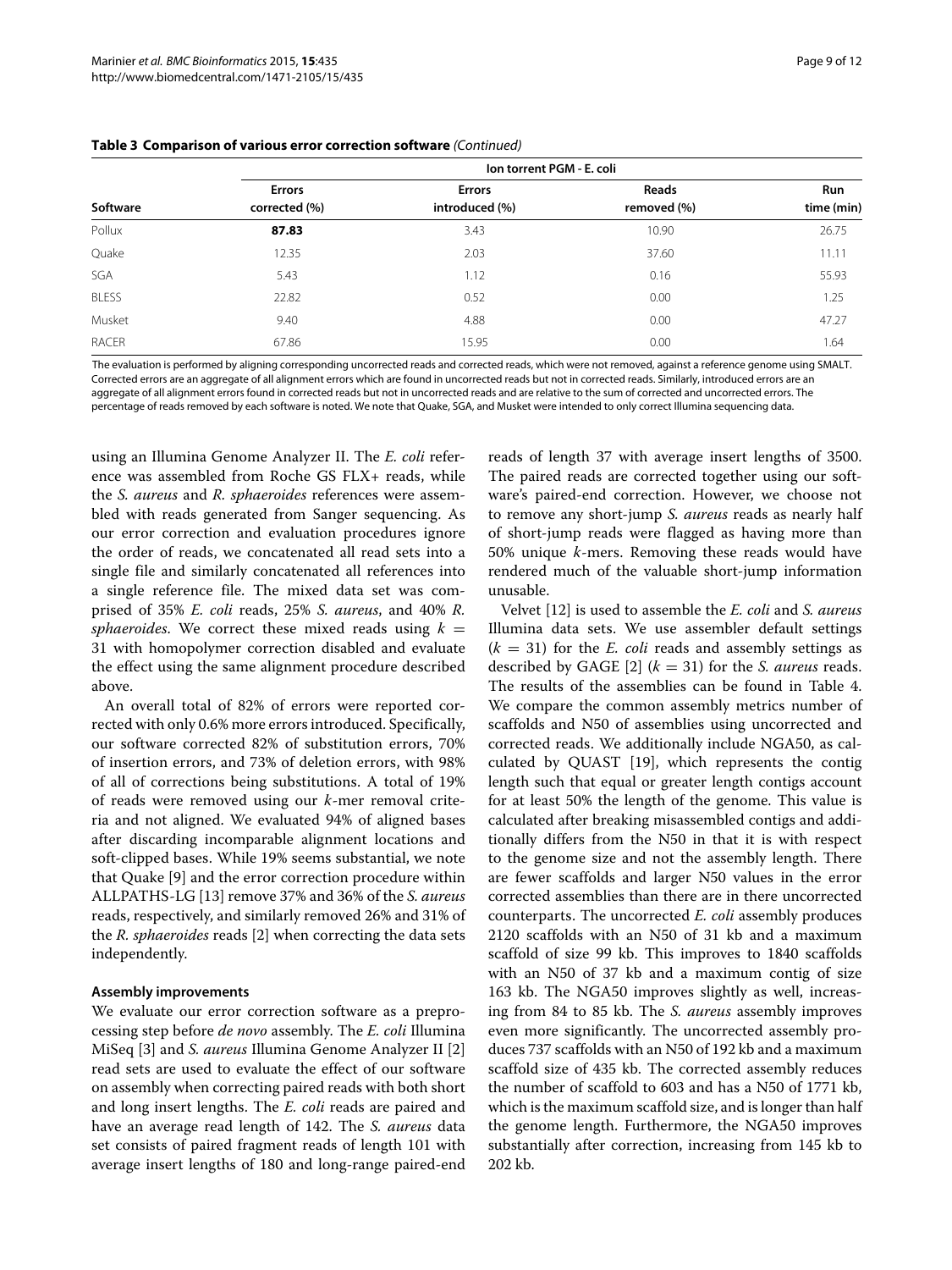<span id="page-9-0"></span>

|           |                  | Uncorrected |            |                  | Corrected |                   |  |
|-----------|------------------|-------------|------------|------------------|-----------|-------------------|--|
| Assembly  | <b>Scaffolds</b> | N50 (kb)    | NGA50 (kb) | <b>Scaffolds</b> | N50 (kb)  | <b>NGA50 (kb)</b> |  |
| E. coli   | 2,120            |             | 84         | .840             | ┘         | 85                |  |
| S. aureus | ر                | 192         | 145        | 603              |           | 202               |  |

#### **Table 4 Comparison of** *de novo* **assemblies using uncorrected and corrected reads**

Assemblies of uncorrected and corrected reads using Velvet. *E. coli* reads are paired and assembled using default parameters. *S. aureus* reads are comprised of paired fragment reads with average inserts of length 180 and short jump reads with average inserts of length 3500. These reads are assembled using parameterization as described in GAGE.

#### **Performance**

Pollux requires 3, 5, and 24 minutes when correcting MiSeq, GS Junior (1), and PGM (2) *E. coli* data sets, respectively, when executed on a 8 core Linux machine with an Intel Core i7-3820 (3.60 gigahertz) processor and 64 GB of memory (maximum memory requirements were 9.7 GB). The Ion Torrent PGM *E. coli* data sets had significantly more errors reported than the similar MiSeq and GS Junior data sets. Pollux uses a maximum of 1 GB of memory when counting *k*-mers and correcting the Illumina MiSeq data set [\[3\]](#page-11-2) containing 19M distinct *k*-mers and 250M bases. We conduct a further test of memory and execution time requirements by running Pollux on the GAGE [\[2\]](#page-11-1) human chromosome 14 data set [\(http://gage.](http://gage.cbcb.umd.edu/data/) [cbcb.umd.edu/data/\)](http://gage.cbcb.umd.edu/data/) consisting of 61.5 million pairedend reads total. This correction requires 6.5 hours and uses a peak of 30 GB of memory during *k*-mer counting and 23 GB of memory during correction.

#### **Filtering**

We note that our approach to filtering reads based on unique *k*-mers is an improvement over a naive quality score approach. To verify this we compared the effect of removing reads using both our software's unique *k*-mer approach with a simple quality score approach. The unique *k*-mer approach is accomplished using our error correction software. Reads that contain more than 50% unique *k*-mers after attempting correction are removed. The quality score approach is accomplished using a custom Python script. The script removes reads which contain more than 10% low quality bases, as reported by the sequencer. We define low quality bases to be a Phred [\[20\]](#page-11-19) quality score of Q10 or less. We then consider the reads which are removed by the quality score approach but not by the *k*-mer approach. These are reads that are designated as having poor quality scores, but which our error correction software considers valuable. We find that our error correction software is capable of correcting many of the errors in these reads despite having an abundance of low quality scores. The most notable difference is with respect to the Ion Torrent PGM (1) *E. coli* data set. We find that our software is able to correct 87% of the 3.3M errors found in reads that would be discarded exclusively through a simple quality score approach. Our software's

*k*-mer based removal approach can evaluate the usefulness of a read after attempting corrections, retaining more information than filtering using a simple quality based approach before correction.

## **Discussion**

The number and kinds of reported corrections, both by our error correction software and by our alignment evaluation procedure, corresponds with what we would expect to correct for the respective sequencing technologies and with the results reported by Loman *et al.*. With the *E. coli* data set, Pollux reports 98% of attempted MiSeq corrections as substitution, 90% of PGM(1) as indel, and 92% of GS Junior (2) as indel. Similarly, our alignment evaluation procedure reports 99% of successful MiSeq corrections as substitution, 90% of PGM (1) as indel, and 93% of GS Junior (2) as indel. With respect to GS Junior (2) corrections, insertion corrections appear to be more frequent at 70% than deletions at 23%, as reported by our evaluation procedure. We report per base indel corrections at 1.9% for PGM (1), 0.33% for GS Junior (2), and 0.0021% for MiSeq. This agrees with Loman *et al.* who report per base indels at 1.5% for PGM (1), 0.38% for GS Junior (2), and 0.001% for MiSeq. Similarly, we report per base substitution corrections at 0.1% for MiSeq which agrees with Loman *et al.* at 0.1%.

An example of the changes in *k*-mer counts before and after correction is provided in Figure [3.](#page-10-0) The effect is most noticeable when correcting Ion Torrent PGM reads. The *k*-mers associated with the uncorrected read reveal one of the difficulties with the data: errors are often not unique and instead frequently coincide, resulting in erroneous regions with *k*-mer counts that do not drop to one. This is problematic because a read containing an accurate length homopolymer will contain a *k*-mer count drop relative to the number of errors in other reads containing the same homopolymer region. We are therefore required to have a more forgiving correction procedure for homopolymers which allows for accurate length homopolymers that otherwise appear erroneous. When the *k*-mers are re-evaluated after all corrections, we discover the overall coverage of the read has increased significantly and *k*-mer counts across reads become more reflective of a random sampling of the genome, as many errors have been corrected. The average *k*-mer counts also increase in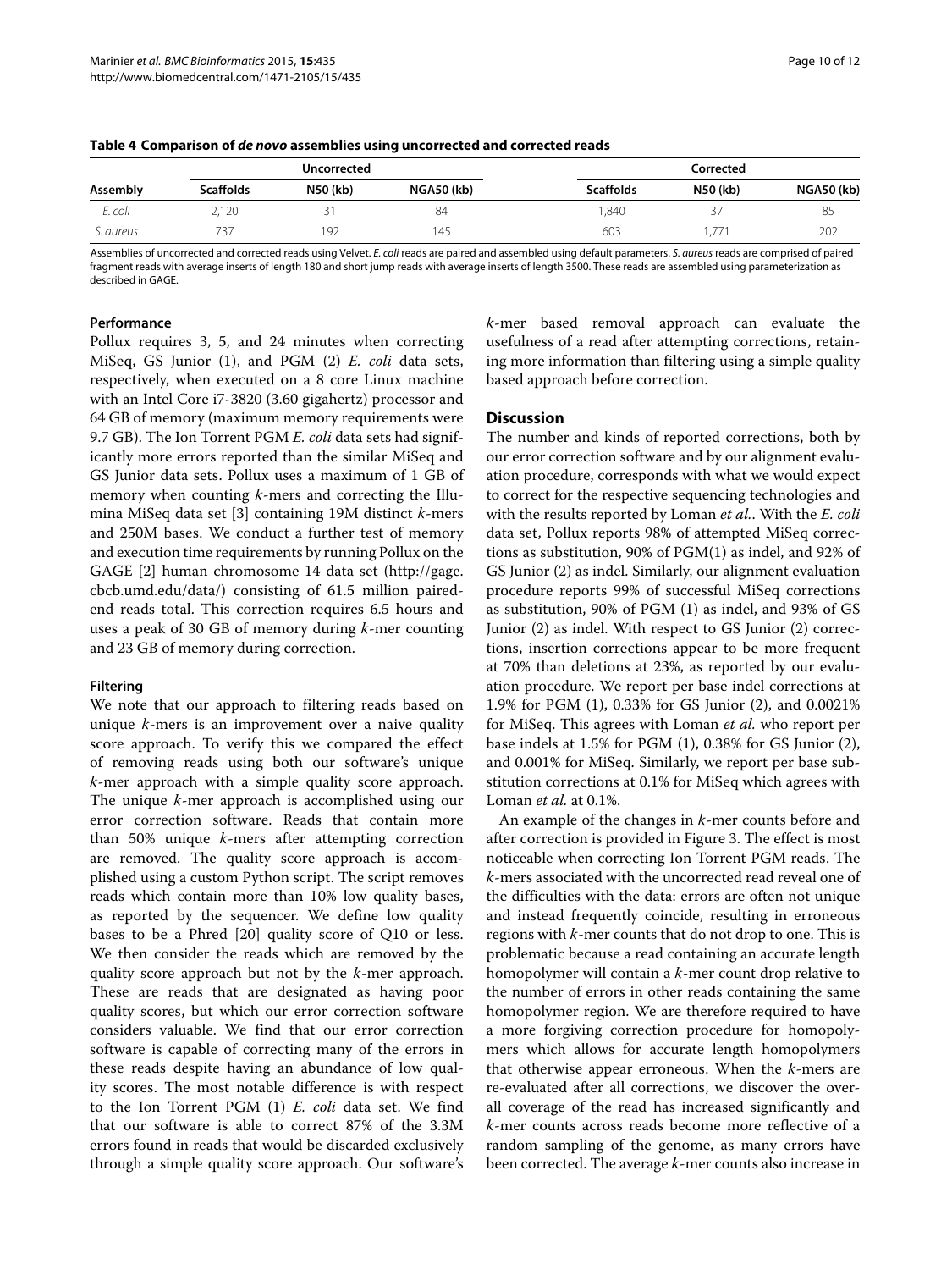

<span id="page-10-0"></span>MiSeq and GS Junior corrected reads. However, the effect is much less extreme.

While the current version of the software is effective, there are some areas that may be improved by future refinements. The number of corrected errors could be improved by targeting adjacent errors and other coincident errors that are not homopolymers. Within the homopolymer correction algorithm, we do not correct errors other than homopolymer repeats and thereby ignore all other multinucleotide errors. Correcting these errors would require exploring a larger space of correction possibilities. There is also room for improvement when correcting the rarer error types in sequencing technologies. For example, we appear to be slightly overcorrecting substitution errors in GS Junior reads and potentially under-correcting indel errors in MiSeq reads. Additionally, we have a somewhat lower success rate correcting deletion errors than insertion errors across all technologies. This may be a consequence of deletions resulting in fewer *k*-mer count evaluations and therefore simpler to correct. The running time and memory requirements may be improved by incorporating dedicated *k*-mer counting software, such as BFCounter [\[21\]](#page-11-20), Turtle [\[22\]](#page-11-21), or KMC [\[23\]](#page-11-22).

We believe that our success correcting a mixed data set lends evidence to our correction software's ability to correct more complicated mixed data sets such as metagenomic data. This is supported by our successful correction of *E. coli* MiSeq data which contains 25-fold chromosome coverage and 625-fold phage coverage, suggesting our software is able to correct the majority of errors in the presence of highly variable coverage.

## **Conclusion**

The *k*-mer count approach used by our software is highly effective at correcting errors across different sequencing platforms, including Illumina MiSeq, Roche 454 GS

Junior, and Ion Torrent PGM data sets. These corrections are sequencing technology appropriate and agree with published findings. Our software is sensitive to lowdepth sequencing regions and can correct errors in the presence of highly variable coverage while introducing few new errors. Additionally, we find our software corrects the majority of errors in a mixed genome environment. We believe our software is a versatile tool that may be used in a variety of applications.

#### **Availability**

The source code for Pollux is distributed freely. **Project name:** Pollux **Project home page:** <http://github.com/emarinier/pollux> **Operating system(s):** Unix-based 64-bit OS **Programming language:** C **Other requirements:** None **License:** GNU GPL **Any restrictions to use by non-academics:** Non-academics may freely use this software.

#### **Competing interests**

The authors declare that they have no competing interests.

#### **Authors' contributions**

EM developed the software, performed all experiments, and drafted the manuscript. DGB and BJM participated in software and experiment design. All authors read and approved the final manuscript.

#### **Acknowledgements**

This work was supported by the Natural Sciences and Engineering Research Council of Canada through Discovery Grants to DGB and to BJM. The work of EM was supported by a Graduate Fellowship.

#### **Author details**

1David R. Cheriton School of Computer Science, University of Waterloo, 200 University Ave W, Waterloo, ON N2L 3G1, Canada. <sup>2</sup> Department of Biology, University of Waterloo, 200 University Ave W, N2L3G1 Waterloo, Canada.

Received: 21 August 2014 Accepted: 17 December 2014Published online: 16 January 2015